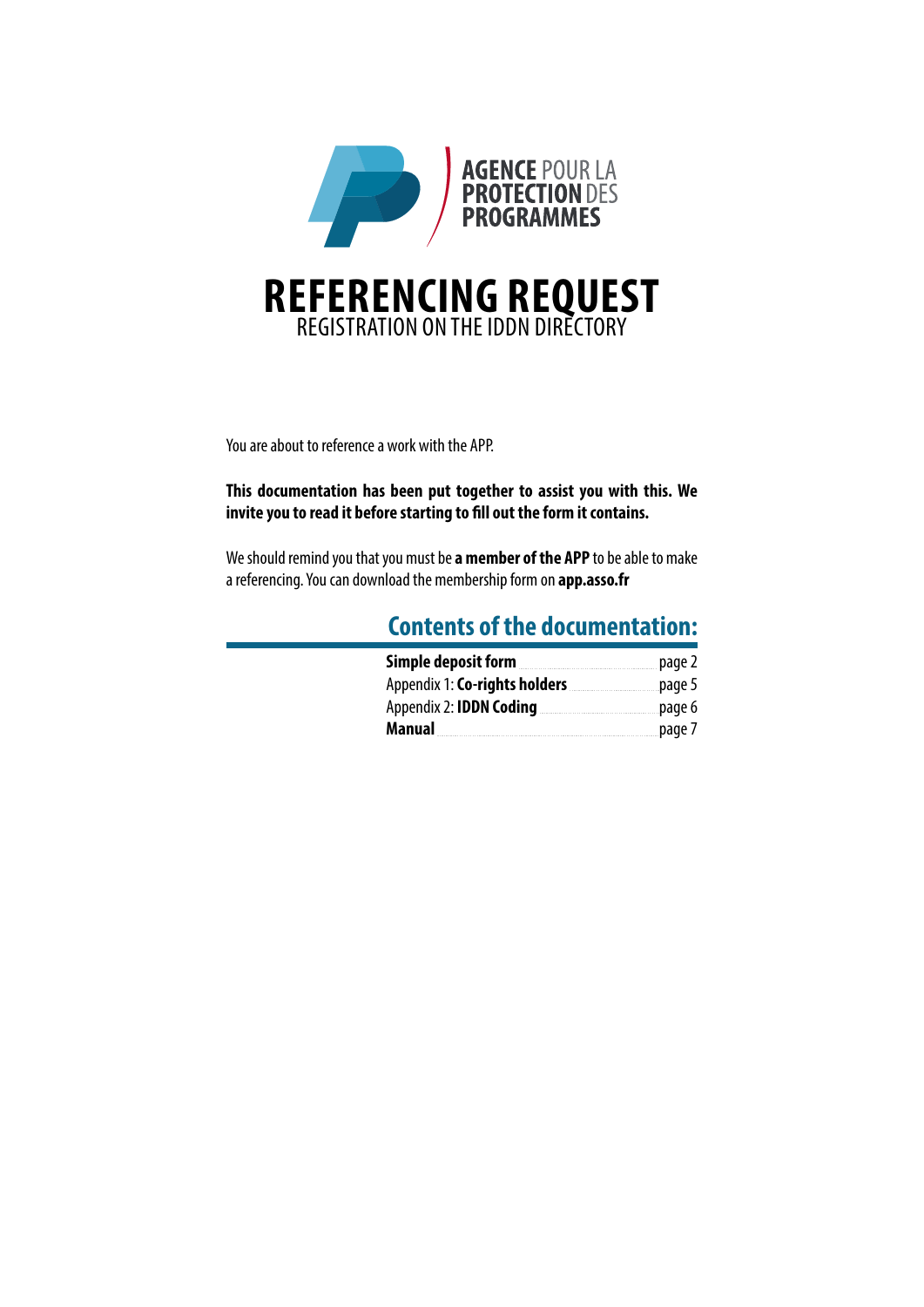## **REFERENCING REQUEST** REGISTRATION ON THE IDDN DIRECTORY



| <b>TYPE OF REQUEST</b><br><b>Initial deposit</b><br>CHOICE POSSIBLE<br>$\rightarrow$ IDDN $\cdot$                             | <b>Update</b> (state the previous IDDN number)<br>$\bullet$<br>$\bullet$<br>$\bullet$<br>$\bullet$<br>$\chi\chi$<br>$\mathsf{X}$<br>$\mathsf{X}$<br>000<br>000000<br>000<br>0000<br>000<br>00000 |  |
|-------------------------------------------------------------------------------------------------------------------------------|--------------------------------------------------------------------------------------------------------------------------------------------------------------------------------------------------|--|
| <b>APP MEMBER</b><br>Member No.<br>Identity<br>REGISTERED OFFICE REQUIRED<br>Address<br><b>FOR LEGAL ENTITIES</b><br>Postcode | <b>SIREN</b><br>$\bullet$<br>$\bullet$<br>Town/City<br>Country                                                                                                                                   |  |
| <b>DESCRIPTION OF THE WORK</b><br>Name of the work                                                                            |                                                                                                                                                                                                  |  |
| Subtitle                                                                                                                      | Date of the version<br>Version                                                                                                                                                                   |  |
| Type of work SEE APPENDIX 2 / IDDN CODING<br>First work<br>CHOICE POSSIBLE<br>Composite work<br>Derivative work               | The work is<br>Software (Source code)<br>Software (Object code)<br>Database<br>Other, please specify:                                                                                            |  |
| <b>Product class</b>                                                                                                          | SEE APPENDIX 2 /<br>IDDN CODING<br>SEE APPENDIX 2 /<br>Nationality of the work (ISO code)<br><b>IDDN CODING</b>                                                                                  |  |

## **RIGHTS HOLDER**

CHOICE POSSIBLE CHOICE POSSIBLE

*I hereby certify that the aforementioned APP member is:*

The sole rights holder of this work, or, the rights holder under the name of which the collective work was published.

One of the co-rights holders of this work and has been authorised by all the co-rights holders to make the deposit.

IN THIS CASE, APPENDIX 1 OF THIS FORM MUST BE COMPLETED.

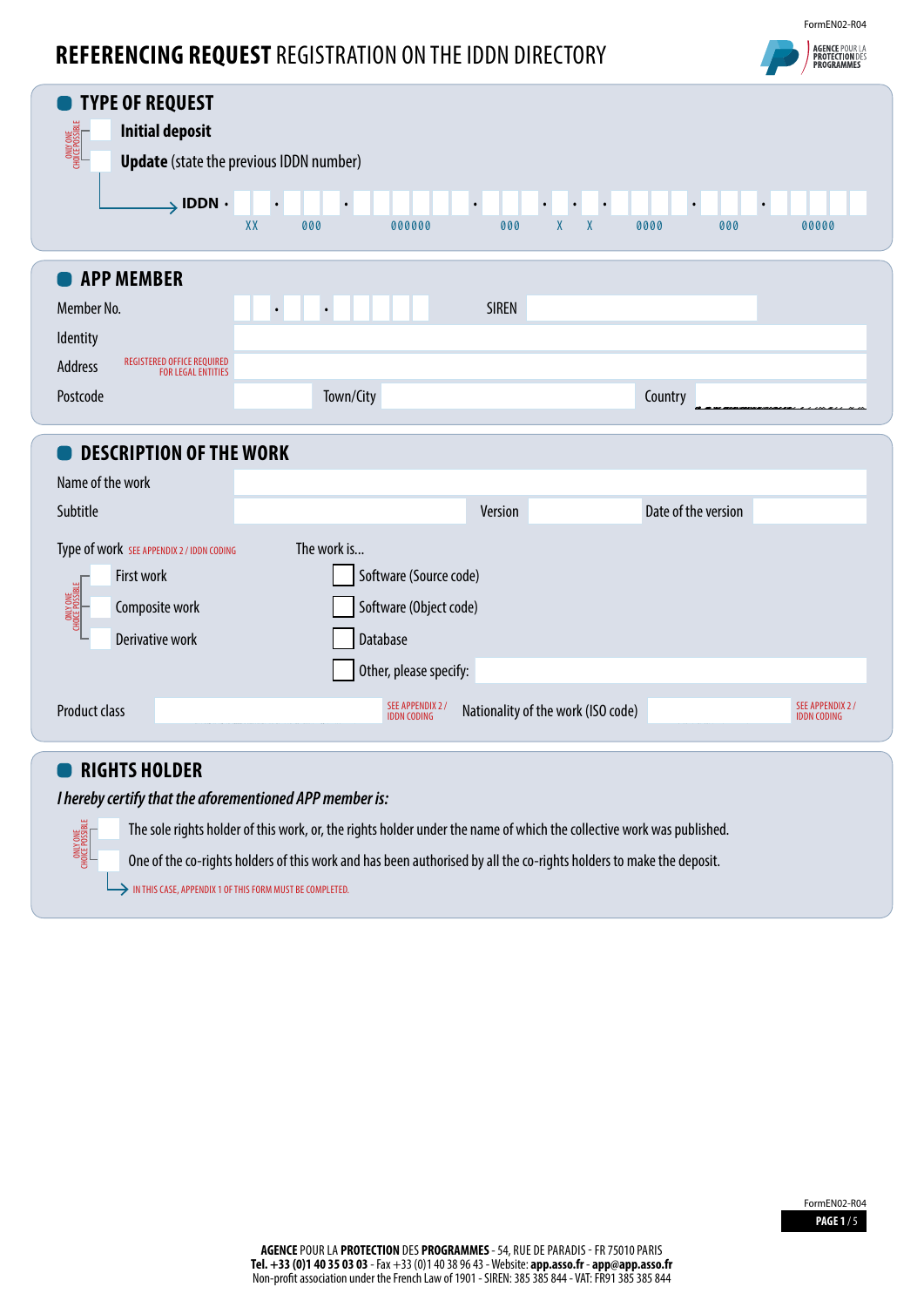## **REFERENCING REQUEST** REGISTRATION ON THE IDDN DIRECTORY



| <b>ODESCRIPTION OF REFERENCING</b>                              |     |    |  |  |  |  |
|-----------------------------------------------------------------|-----|----|--|--|--|--|
| Programming language(s)                                         |     |    |  |  |  |  |
| Development tool(s)                                             |     |    |  |  |  |  |
| Logical key / encryption method:                                | Yes | No |  |  |  |  |
| Type of media provided<br>A SINGLE COPY OF THE WORK IS REQUIRED |     |    |  |  |  |  |

## **MANAGEMENT OF THE FILE**

If the member's address or invoicing address has changed since your last dealings with our Departments, please fill out the form "Update of the member's administrative information".

| <b>Administrative contact</b> |                                                                                 | Department or job title                                                                                              |  |
|-------------------------------|---------------------------------------------------------------------------------|----------------------------------------------------------------------------------------------------------------------|--|
| Email address                 | Telephone                                                                       |                                                                                                                      |  |
| Address                       |                                                                                 |                                                                                                                      |  |
| Postcode                      | Town/City                                                                       | Country                                                                                                              |  |
| <b>Invoicing contact</b>      |                                                                                 | Address<br>Email                                                                                                     |  |
|                               |                                                                                 | In case of difficulty with a copy request, the APP needs to have a technical contact to provide it with information: |  |
| <b>Technical contact</b>      |                                                                                 | Address<br>Email                                                                                                     |  |
|                               |                                                                                 |                                                                                                                      |  |
|                               | <b>O</b> TRUSTEE / A power of attorney must be attached to the deposit request. |                                                                                                                      |  |
| Trustee identity              |                                                                                 |                                                                                                                      |  |
| Company                       |                                                                                 |                                                                                                                      |  |
| Address                       |                                                                                 |                                                                                                                      |  |
| Postcode                      | Town/City                                                                       | Country                                                                                                              |  |
| Email address                 |                                                                                 | Mobile                                                                                                               |  |
| Telephone                     |                                                                                 | Fax                                                                                                                  |  |
|                               |                                                                                 |                                                                                                                      |  |
| <b>DELIVERY ADDRESS</b>       |                                                                                 | <b>ONLY ONE CHOICE POSSIBLE</b>                                                                                      |  |
|                               | member                                                                          | administrative contact<br>trustee                                                                                    |  |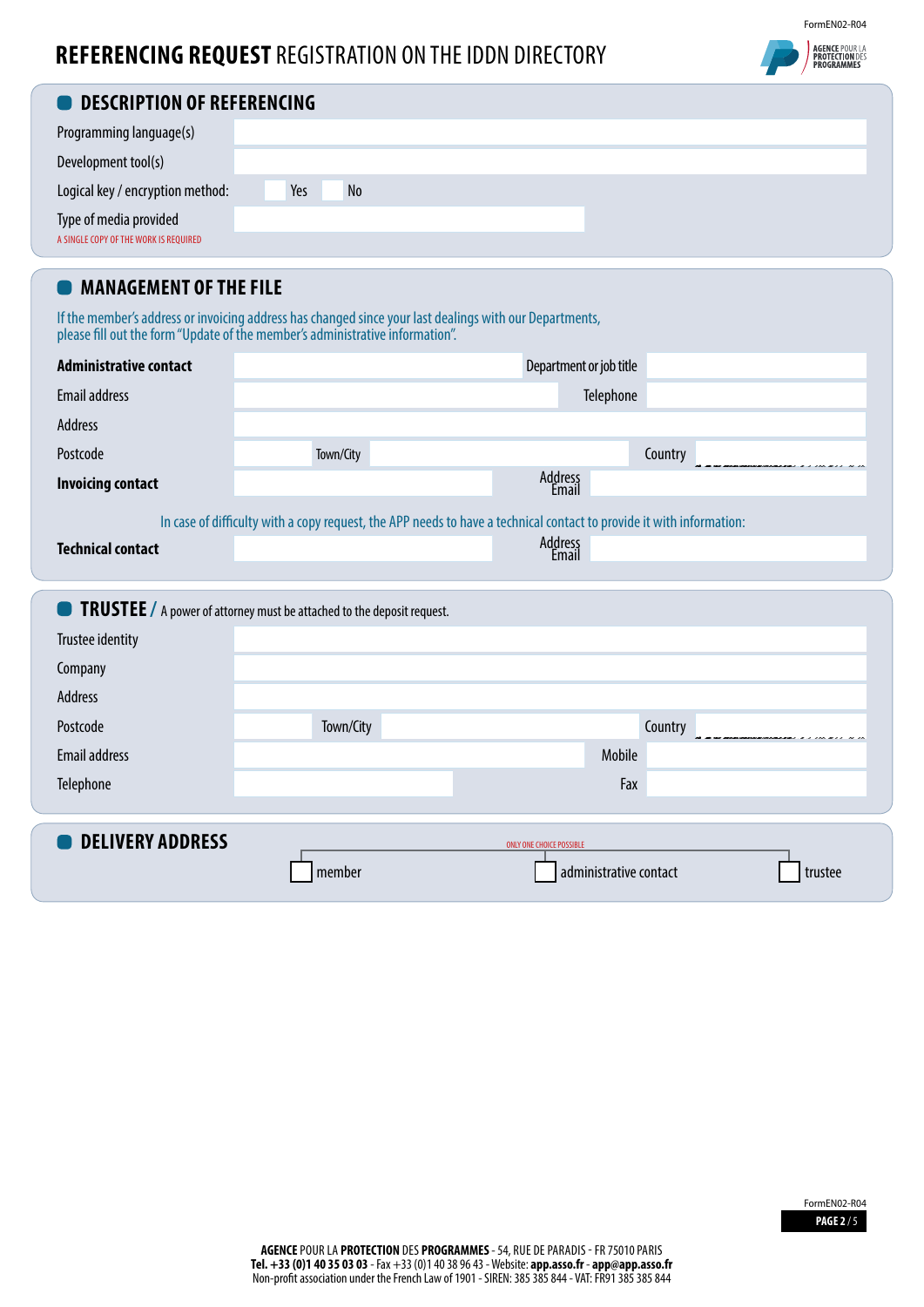## **REFERENCING REQUEST** REGISTRATION ON THE IDDN DIRECTORY



| I, the undersigned, | Mr<br><b>Mrs</b>                                                                                                                                                                                                                   |
|---------------------|------------------------------------------------------------------------------------------------------------------------------------------------------------------------------------------------------------------------------------|
| Surname             | First name                                                                                                                                                                                                                         |
| <b>Job Title</b>    | , hereby certify that the information provided in this form is correct.                                                                                                                                                            |
|                     | In case of referencing by correspondence, I hereby authorise the APP to sign the deposits register.                                                                                                                                |
| Done at:            | <b>On:</b>                                                                                                                                                                                                                         |
|                     |                                                                                                                                                                                                                                    |
|                     | Signature(s) and stamp(s) $\star$ :                                                                                                                                                                                                |
|                     |                                                                                                                                                                                                                                    |
|                     |                                                                                                                                                                                                                                    |
|                     |                                                                                                                                                                                                                                    |
|                     |                                                                                                                                                                                                                                    |
|                     |                                                                                                                                                                                                                                    |
|                     |                                                                                                                                                                                                                                    |
|                     |                                                                                                                                                                                                                                    |
|                     |                                                                                                                                                                                                                                    |
|                     |                                                                                                                                                                                                                                    |
|                     | <b>*</b> The signature of all co-rights holders is required in case of co-ownership. Failing joint signature of this form by the co-rights holders or their representatives preceded by the full names and capacity, please attach |
|                     | The payment or proof of this latter must be attached to this request.<br>Possibility, for Legal Entities only, to attach a Purchase Order. Payment in cash upon receipt of invoice.                                                |
|                     | 3 free referencings under your annual contribution.<br>From the 4th: € 65.00 (€ 78.00 excl. VAT*).                                                                                                                                 |

| <b>BOX RESERVED FOR THE APP</b> |                            |  |                 |  |
|---------------------------------|----------------------------|--|-----------------|--|
|                                 | Information on the deposit |  |                 |  |
| <b>Request No.</b>              |                            |  | Date of deposit |  |
| IDDN No. of the deposited work: |                            |  | Deposit made by |  |
|                                 |                            |  | Signature:      |  |
|                                 |                            |  |                 |  |
| <b>Pre-dispatch check</b>       |                            |  |                 |  |
| Logibox No.                     | <b>Invoicing address</b>   |  | Date of check   |  |
| <b>IDDN No.</b>                 | <b>Delivery address</b>    |  | Name of checker |  |
| <b>IDDN</b> certificate         | Postal tracking no.        |  | Signature:      |  |
|                                 |                            |  |                 |  |

The full names and addresses of members and their contacts are notified to our internal departments and to the organisations contractually bound to the APP, unless an objection is raised. In such<br>case, the notification sha

**PAGE 3** / 5 FormEN02-R04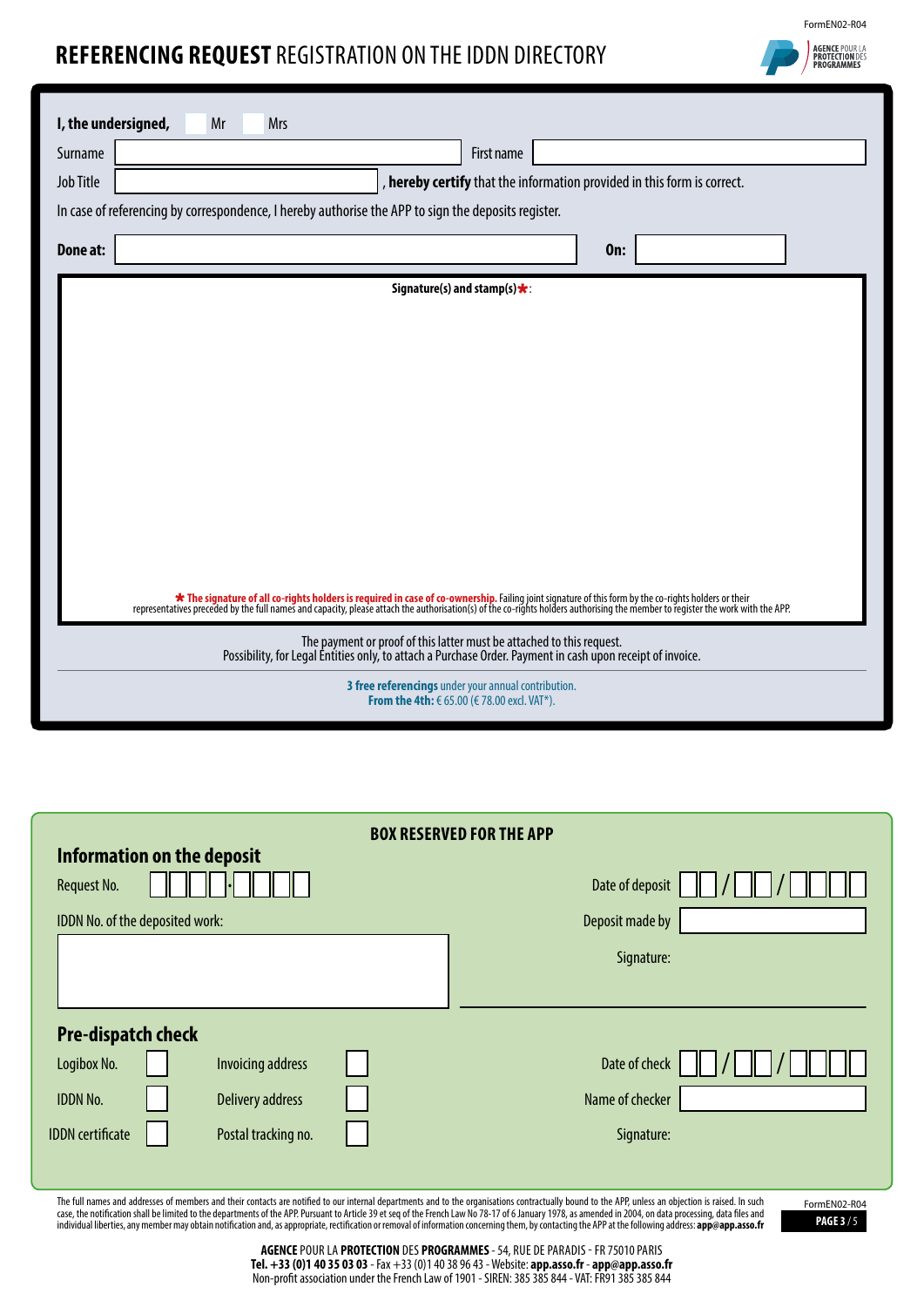

# **AGENCE POUR LA**<br>**PROTECTION DES**

## **REFERENCING REQUEST** REGISTRATION ON THE IDDN DIRECTORY **APPENDIX 1** / CO-RIGHTS HOLDERS

| <b>EXAL ENTITY</b>                          |           |              |
|---------------------------------------------|-----------|--------------|
| <b>Company Name</b>                         |           | <b>SIREN</b> |
| REGISTERED<br>OFFICE<br>REQUIRED<br>Address |           |              |
| Postcode                                    | Town/City | Country      |
| <b>Company Name</b>                         |           | <b>SIREN</b> |
| REGISTERED<br>OFFICE<br>REQUIRED<br>Address |           |              |
| Postcode                                    | Town/City | Country      |
| <b>Company Name</b>                         |           | <b>SIREN</b> |
| REGISTERED<br>OFFICE<br>REQUIRED<br>Address |           |              |
| Postcode                                    | Town/City | Country      |
| <b>Company Name</b>                         |           | <b>SIREN</b> |
| REGISTERED<br>OFFICE<br>REQUIRED<br>Address |           |              |
| Postcode                                    | Town/City | Country      |

## **NATURAL PERSON**

| Identity | Mr<br>Mrs        | National ID card / passport no. |  |
|----------|------------------|---------------------------------|--|
| Surname  |                  | First name                      |  |
| Address  |                  |                                 |  |
| Postcode | Town/City        | Country                         |  |
| Identity | Mrs<br>Mr        | National ID card / passport no. |  |
| Surname  |                  | First name                      |  |
| Address  |                  |                                 |  |
| Postcode | Town/City        | Country                         |  |
|          |                  |                                 |  |
| Identity | Mr<br>Mrs        | National ID card / passport no. |  |
| Surname  |                  | First name                      |  |
| Address  |                  |                                 |  |
| Postcode | Town/City        | Country                         |  |
| Identity | Mr<br><b>Mrs</b> | National ID card / passport no. |  |
| Surname  |                  | First name                      |  |
| Address  |                  |                                 |  |

**Please attach a copy of each national ID card / passport of the natural person co-rights holders and/or the certificates of incorporation of the legal**  entity co-rights holders. Failing joint signature of this form by the co-rights holders or their representatives preceded by the full names and capacity, please attach the authorisation(s) of the co-rights holders authorising the member to register the work with the APP.

The full names and addresses of members and their contacts are notified to our internal departments and to the organisations contractually bound to the APP, unless an objection is raised. In such case, the notification shall be limited to the departments of the APP. Pursuant to Article 39 et seq of the French Law No 78-17 of 6 January 1978, as amended in 2004, on data processing, data files and **PAGE 47 5 and the S** 

FormEN02-R04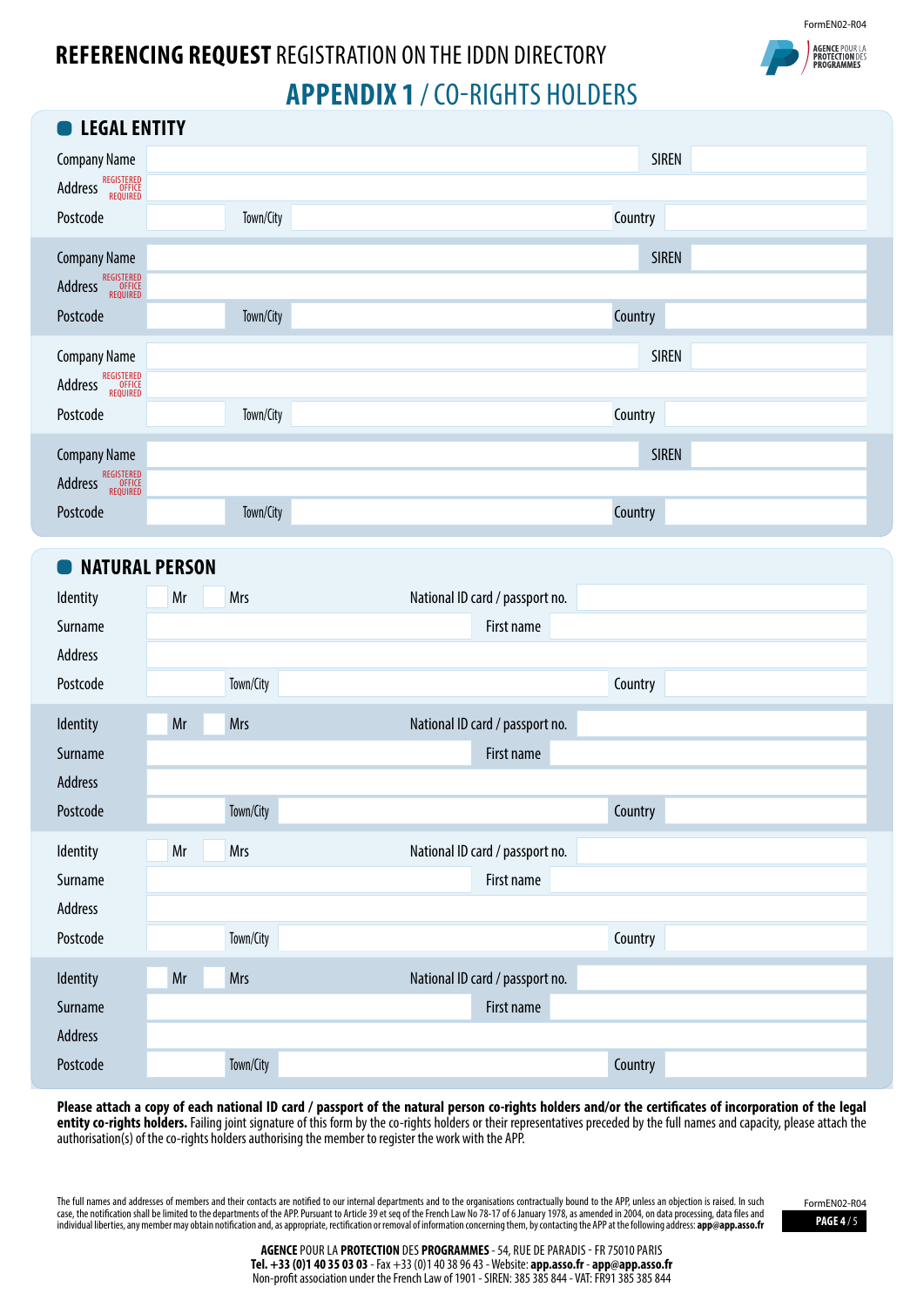## **REFERENCING REQUEST** REGISTRATION ON THE IDDN DIRECTORY **APPENDIX 2 /** IDDN CODING



## **IDDN.FR.001.000000.000.R.P.2014.000.00000**<br>(10) (2) (3) (4) (4) (5) (6) (7) (8) (9) (9) (10)

 $(5)$   $(6)$   $(7)$ 

## **(1) IDDN**

**Inter Deposit Digital Number**

### **(2) Nationality of the work**

| In line with the alpha-2 ISO coding |                            |  |  |
|-------------------------------------|----------------------------|--|--|
| <b>DE</b> - Germany                 | MG - Madagascar            |  |  |
| <b>AT</b> - Austria                 | MA - Morocco               |  |  |
| <b>BE</b> - Belgium                 | <b>MQ</b> - Martinique     |  |  |
| CA - Canada                         | MC - Monaco                |  |  |
| <b>DK</b> - Denmark                 | NO - Norway                |  |  |
| <b>ES</b> - Spain                   | <b>NL</b> - Netherlands    |  |  |
| <b>US</b> - United States           | <b>PT</b> - Portugal       |  |  |
| <b>FI</b> - Finland                 | CZ - Czech Republic        |  |  |
| <b>FR</b> - France                  | <b>RE</b> - Réunion Island |  |  |
| <b>GR</b> - Greece                  | <b>RU</b> - Russia         |  |  |
| <b>GP</b> - Guadeloupe              | <b>GB</b> - United Kingdom |  |  |
| <b>HU</b> - Hungary                 | <b>SK</b> - Slovakia       |  |  |
| <b>IE</b> - Ireland                 | <b>SE</b> - Sweden         |  |  |
| <b>IT</b> - Italy                   | <b>CH</b> - Switzerland    |  |  |
| <b>JP</b> - Japan                   | <b>TN</b> - Tunisia        |  |  |
| <b>LU</b> - Luxembourg              |                            |  |  |

### **(3) Registration body**

**001** - APP France

**002** - APP Switzerland **010** - IDDN

## **(4) Order number**

Chronological order assigned by the registration body

## **(10) Product Class**

 SOFTWARE - SYSTEM Operating systems Data transmission Databases (DBMS) Programming language End user adapted language Development assistance System operation management Functional use UNIVERSAL APPLICATION Planning / Management Accountancy Personnel / salaries Sales / Stock Production Design / Study / Project Forecast / Statistics / Analysis Office automation Information engineering Image processing

## **(5) Version number**

(000 for the initial registration)

### **(6) Type of registration R: Referencing**

Upon referencing, the only copy of the work is placed in a sealed envelope (Logibox) after being registered by the APP. The copy of the work placed in the Logibox is then returned to the rights holder by the APP.

#### **D: Distribution deposit**

For a distribution deposit, two copies of the work, as circulated to the public, are placed in two sealed envelopes (Logibox), one of which is kept by the APP and the other returned to the rights holder. In the case of a work under access clause, one more copy is registered, sealed and kept by the APP.

#### **S: Source deposit**

For a source deposit, two copies of the work, in its version not designed to be circulated to the public, are placed in two sealed envelopes (Logibox), one of which is kept by the APP and the other returned to the rights holder. In the case of a work under access clause, one more copy is registered, sealed and kept by the APP.

#### **C: Controlled deposit**

For a controlled deposit, three copies of the work are placed in three sealed envelopes (Logibox) after being verified by the APP. Two Logiboxes are kept by the APP and the third is returned to the rights holder

**21100** CAL SPECIALISED APPLICATION Agriculture Water and Forests **30300** Fishing **30400** Mining Construction Production **30605** Food Textile and clothing Wood, paste and paper Publication and printing Chemistry and derivative industries Stone, clay and glass products Metal products Machines and Equipment Electric machines Transport equipment Electricity/gas/heating/water supply Electricity

**30710** Gas Water supply Transport / communication Transport Communication Sales / Restaurants and outlets Wholesale **30910** Retail Restaurants and beverage outlets Financial and insurance activities Banking and fiduciary activities Financial brokerage Insurance **31100** Property **31200** Services **31205** Rental Hotels and hostels Radio diffusion and advertising Information services Miscellaneous services

## **(7) Type of work**

**P: First work** This is a work which you have developed in full.

#### **C: Composite work**

This is a work which incorporates all or part of a pre-existing work. if the incorporated elements belong to a third party, you must ensure that you have the right to incorporate them in your work.

#### **A: Derivative work**

This is an adaptation of a pre-existing work (for example, a version of a programme developed for a specific client, the transport of software from one environment to another). If the pre-existing work belongs to a third party, you must ensure that you have the right to adapt it.

## **(8) Year of first registration**

### **(9) Integrity check**

Reserved space

 Medicine and health Education and scientific research Public services Leisure and family life **31500** Others MULTIMEDIA / DATABASES 2D digital reproduction of work 3D digital reproduction of work Digital reproduction of an animated image Digital reproduction of a sound DIGITAL CREATION 2D digital creation 3D digital creation Creation of an animated image Digital creation of a sound Creation of a digital photo **42000** WEBSITE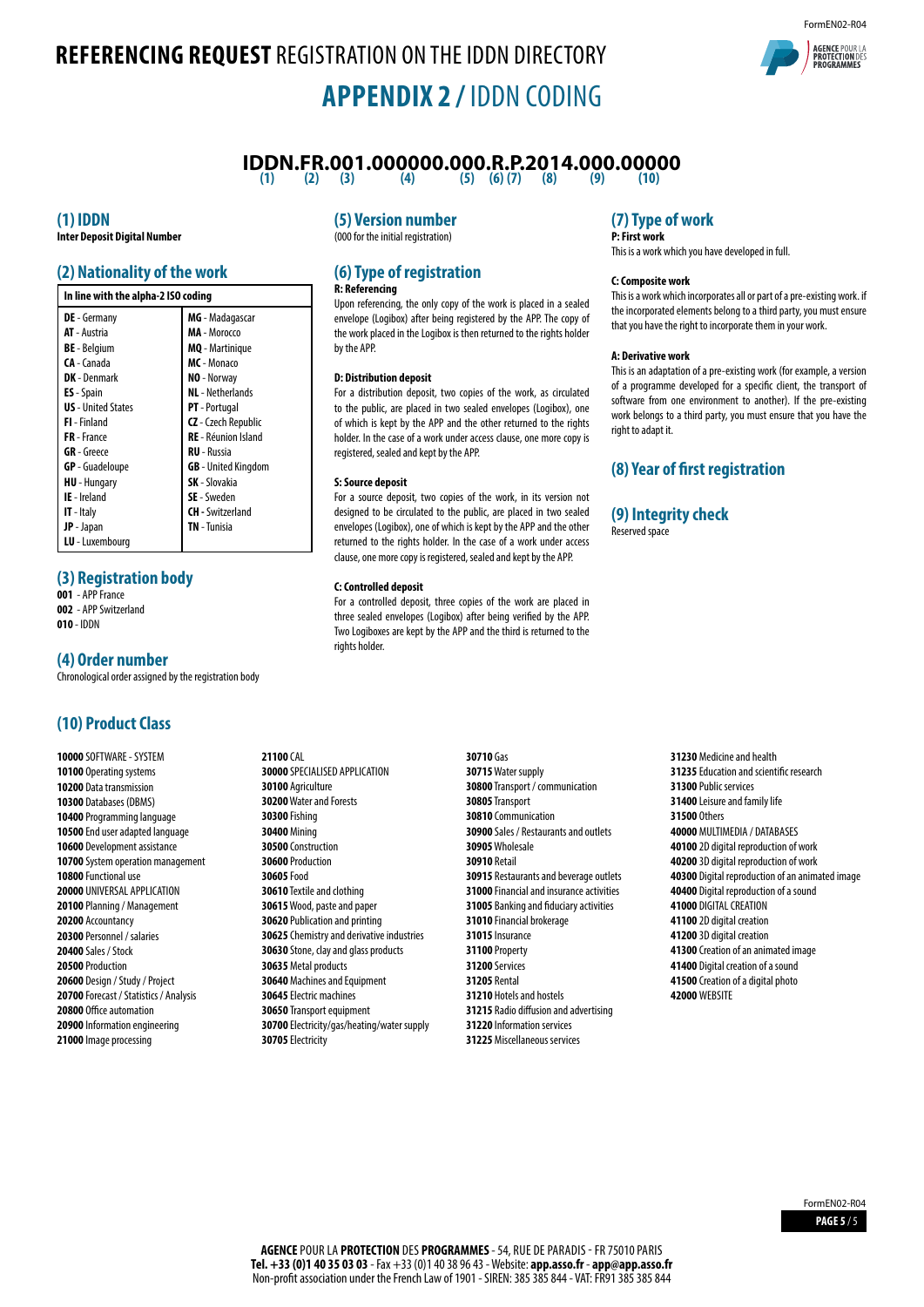## **REFERENCING REQUEST** REGISTRATION ON THE IDDN DIRECTORY **MANUAL**

FormEN02-R04\_Manual **AGENCE POUR**<br>**PROTECTION** 

You are about to reference a work with the APP. The purpose of referencing is to be able to use it later. It is therefore imperative to strictly respect the referencing process.

### **What is referencing?**

Referencing allows you to save your digital creations to the international IDDN register. Referencing enables you to prove the connection that you hold with your creation and to anticipate problems in the event of counterfeiting or the challenging of your rights. This procedure requires one copy of the creation to be sent to the APP.

**The only difference with the other types of deposit is that the APP does not keep a copy of the creation. With this registration, access to the submitted elements is not possible (the APP not being the receiver) and you must keep your LogiBox and not mislay it.**

**How do you prepare your referencing?** (Reminder: 1 work = 1 IDDN No. = 1 form)

**We recommend you place the work to be registered on a commonly used medium** (for example a CD, DVD, USB stick or even an external hard drive).

**The media and their cases must not be placed in stamped envelopes.** If they are, the envelopes will be opened.

We recommend you clearly identify the elements of the referencing on the digital media. In the event of several elements, such as for example the sources of a programme, its documentation and its development and/or compilation tools, you may distinguish these elements using directories.

#### **For example:**

Sources of the work XXX, **Development and compilation tools of the work XXX, Developmentation on the work XXX,** 

In case of compression or separation of the referenced elements, we advise you to clearly identify and remember the software you have used for such procedures. You will need them should you wish to reuse the referenced elements later.

**We would be grateful if you would ensure that the name of the referenced work is the same everywhere you indicate it** (form, digital medium, case, etc.).

## **What principles have to be respected?**

You have to be an APP member on the membership payment date to be able to make a deposit.

The member shall **keep an "accessible" copy of the work** as the medium returned to the Member shall have been placed in a sealed LogiBox. This LogiBox shall not in any event be opened by the member for reasons of integrity of the sealed box. Any opening shall be made by an authorised person (sworn officer, judicial expert, judicial officer).

In case of request for duplication of the sealed box kept by the member and if the type of the medium so permits, the **APP shall make an identical copy of all of the elements contained on the medium.**

In case of delivery and/or invoicing address different from the address given on the deposit form, please fill out the update form of the member's administrative information.

The deposit may be made on site **on appointment only** or by **letter sent** to the following address: AGENCE POUR LA PROTECTION DES PROGRAMMES - 54, rue de Paradis - FR 75010 PARIS

> **PAGE 1** / 2 FormEN02-R04\_Manual